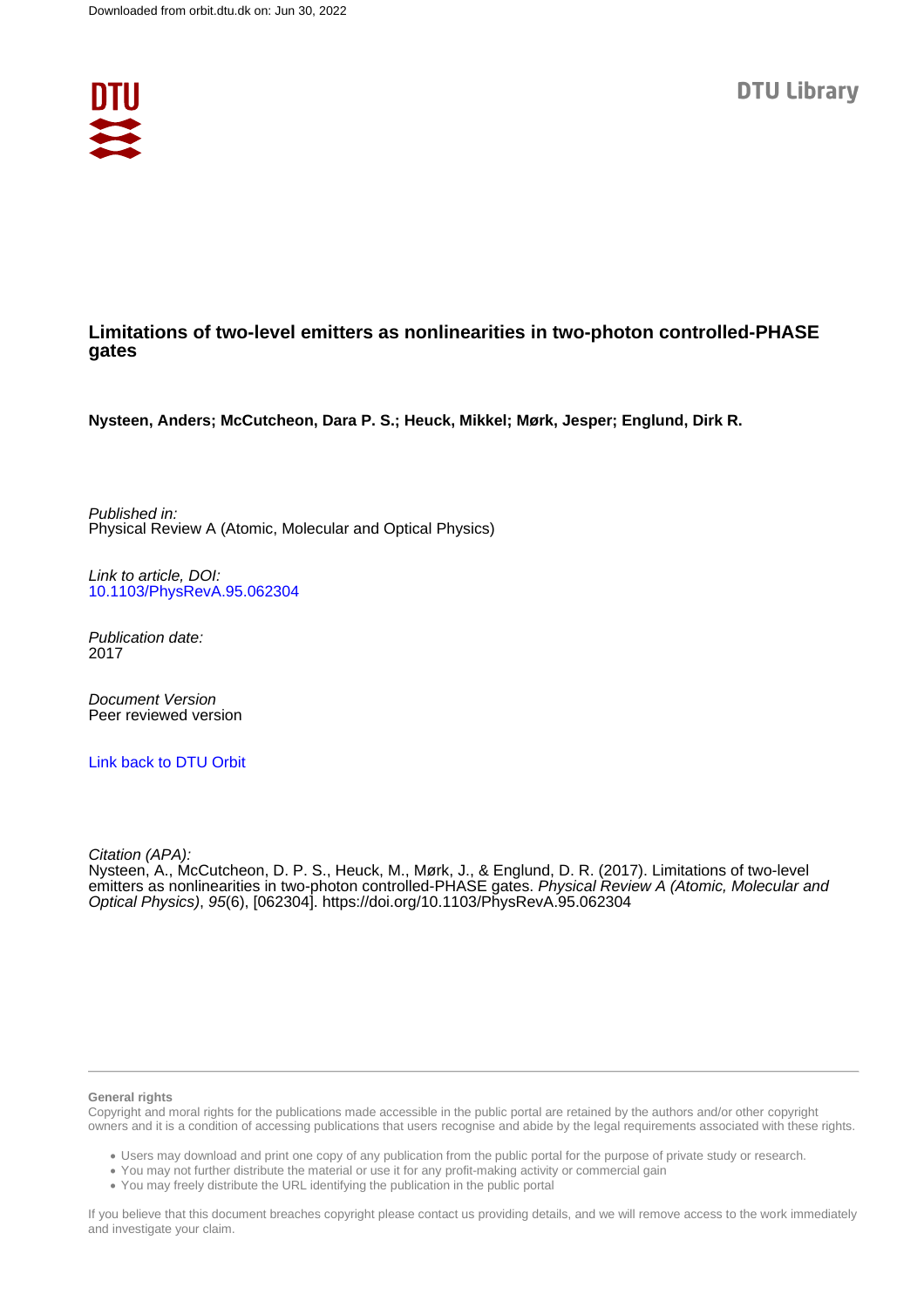## Limitations of two-level emitters as non-linearities in two-photon controlled phase gates

Anders Nysteen,<sup>1</sup> Dara P. S. McCutcheon,<sup>2</sup> Mikkel Heuck,<sup>3</sup> Jesper Mørk,<sup>1</sup> and Dirk R. Englund<sup>3</sup>

 $1 D T U$  Fotonik, Department of Photonics Engineering,

Technical University of Denmark, Building 343, 2800 Kgs. Lyngby, Denmark

 $2^2$ Quantum Engineering Technology Labs, H. H. Wills Physics Laboratory and

Department of Electrical and Electronic Engineering, University of Bristol,

Merchant Venturers Building, Woodland Road, Bristol BS8 1FD, UK

<sup>3</sup>Department of Electrical Engineering and Computer Science,

Massachusetts Institute of Technology, Cambridge, Massachusetts 02139, USA

(Dated: April 6, 2017)

We investigate the origin of imperfections in the fidelity of a two-photon controlled-phase gate based on two-level-emitter non-linearities. We focus on a passive system that operates without external modulations to enhance its performance. We demonstrate that the fidelity of the gate is limited by opposing requirements on the input pulse width for one- and two-photon scattering events. For one-photon scattering, the spectral pulse width must be narrow compared to the emitter linewidth, while two-photon scattering processes require the pulse width and emitter linewidth to be comparable. We find that these opposing requirements limit the maximum fidelity of the two-photon controlled-phase gate to 84% for photons with Gaussian spectral profiles.

## I. INTRODUCTION

Key requirements for the successful implementation of photonic quantum computing architectures are i) efficient sources of single indistinguishable photons, and ii) a method to coherently interact two such photons [\[1–](#page-6-0)[7\]](#page-6-1). Since these requirements were first stated, single photon sources have steadily improved [\[7–](#page-6-1)[10\]](#page-6-2), with the most promising platforms based on fewlevel-emitters, most notably semiconductor quantum dots [\[11–](#page-6-3)[13\]](#page-7-0) which now boast near-unity indistinguishability with (source to first objective) efficiencies above 70%. Generating photon–photon interactions can be achieved by 'off-line non-linearities' consisting of measurements and feed-forward [\[1–](#page-6-0)[4,](#page-6-4) [7\]](#page-6-1), or deterministically using 'in-line' non-linearities based on a non-linear material through which two or more photons interact [\[14–](#page-7-1)[17\]](#page-7-2). These in-line nonlinearities can in principle also be generated by fewlevel-emitters [\[18](#page-7-3)[–20\]](#page-7-4), suggesting a quantum photonic architecture in which few-level-systems act as both photon sources and photon couplers.

Experimentally, probabilistic photonic gates have been demonstrated using off-line non-linearities in both free-space [\[7,](#page-6-1) [21,](#page-7-5) [22\]](#page-7-6) and in integrated platforms [\[5,](#page-6-5) [23\]](#page-7-7). Strong in-line non-linearities and photon switching have been achieved using Rubidium atoms strongly coupled to optical cavities [\[17,](#page-7-2) [24](#page-7-8)[–26\]](#page-7-9), quantum dots in photonic crystal cavities [\[27–](#page-7-10)[30\]](#page-7-11), and nitrogen vacancy centers in diamond [\[31\]](#page-7-12). The potentially deterministic nature of few photon in-line nonlinearities makes this approach particularly attractive for the realisation of photonic gates, and a number of proposals have been put forward to construct controlled-phase gates on various platforms and with various degrees of complexity [\[14,](#page-7-1) [15,](#page-7-13) [32–](#page-7-14)[36\]](#page-7-15). Some proposals even have the potential to operate at near unity fidelities by using distributed interactions [\[36\]](#page-7-15) or pulse reshaping techniques [\[35\]](#page-7-16), though these approaches have the challenges of high complexity and potentially high losses. Ultimately the usefulness of a photonic gate in future quantum computing architectures will depend on the ease with which it can be experimentally realised and repeated, and the maximum efficiency and fidelity that it can achieve.

In this work we analyse the performance of perhaps the simplest deterministic passive controlledphase gate, which acts on two uncorrelated indistinguishable photons in a dual-rail encoding. The idealised gate we consider uses the in-line non-linearities of two two-level-emitters embedded in loss-less waveguides. The fundamental operating principle of the gate relies on the saturability of a two-level-emitter, which means that the phase imparted onto a photon or photons scattering on such an emitter depends on how many photons are present [\[19,](#page-7-17) [20,](#page-7-4) [37,](#page-7-18) [38\]](#page-7-19). Although it has been shown that such a gate can never perform with perfect fidelity [\[38,](#page-7-19) [39\]](#page-7-20), the purpose of this work is to understand the limits and origins of its imperfects with a view towards improved future implementations. Even in the loss-less case where the gate is fully deterministic, we show that the maximum gate fidelity is limited to 84% for single photons with Gaussian spectral profiles. This number is determined by opposing requirements on the spectral width of the input photons; one-photon scattering requires spectrally narrow photons so that the greatest fraction is strictly resonant with the emitters, while two photon scattering requires photons with spectral widths similar to the emitter linewidths, which maximises saturation effects. Although the fidelities we calculate are significantly less than unity, in contrast to other schemes, the present one does not use dynamical photon capture methods [\[34\]](#page-7-21), uses only two (identical) emitters per gate [\[36\]](#page-7-15), and does not take advantage of possible pulse reshaping techniques [\[35\]](#page-7-16), all of which are likely to introduce additional losses.

This paper is organized as follows. In Section [II](#page-2-0)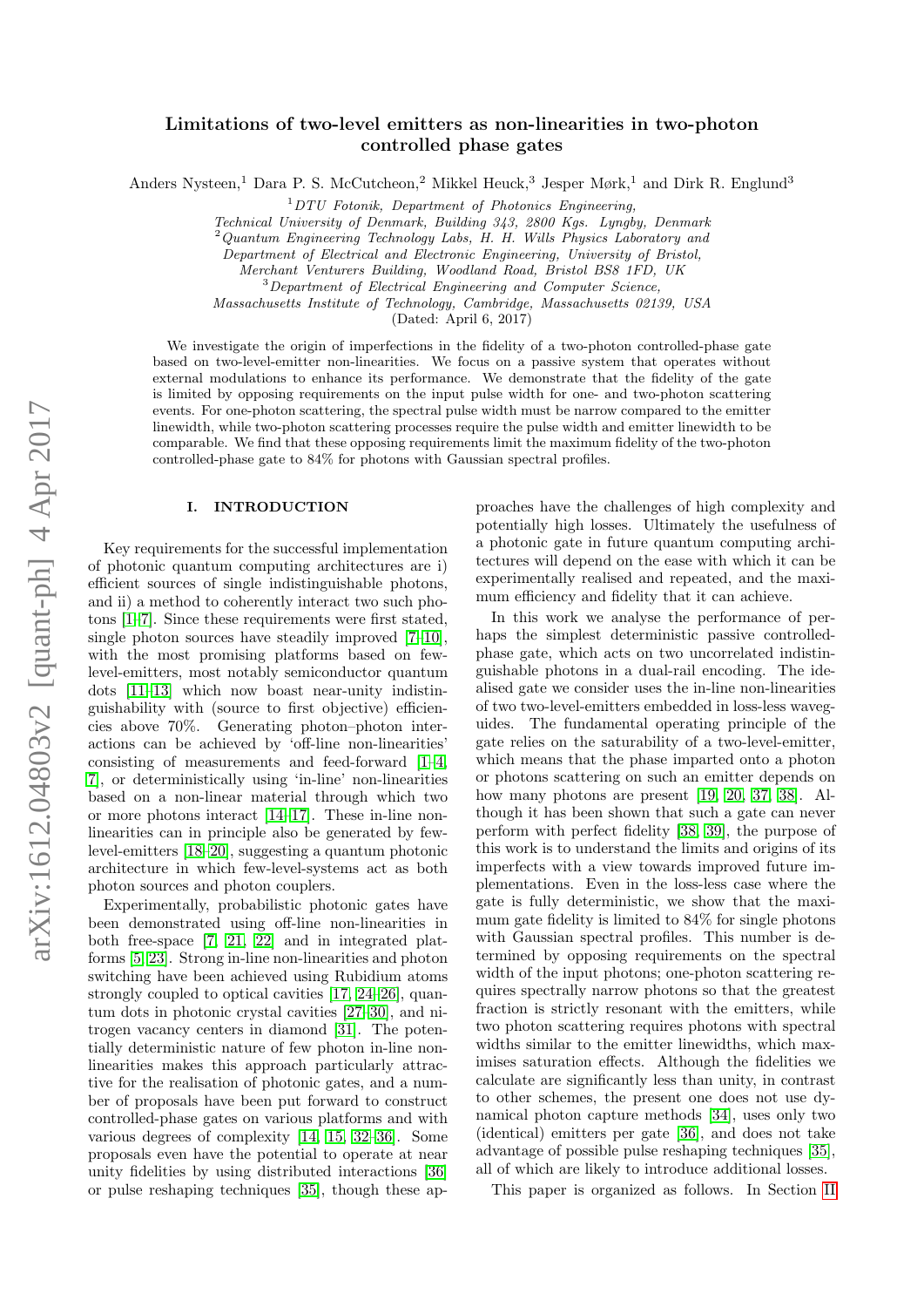the basic gate structure and components are intro-<br>duced, and the gate operation in an idealised case is<br>discussed. In Sections III and IV a more realistic sce-<br>next is an almost explicitly in an image of the structure duced, and the gate operation in an idealised case is discussed. In Sections [III](#page-3-0) and [IV](#page-4-0) a more realistic scenario is analysed and the linear and non-linear gate operations are described. A general fidelity measure is considered in Section [V](#page-5-0) to quantify the gate performance, and we conclude our findings in Section VI. mance, and we conclude our findings in Section [VI.](#page-6-6)

## <span id="page-2-0"></span>II. THE CONTROLLED-PHASE GATE  $\frac{1}{2}$



<span id="page-2-1"></span>can be realized with convention bi-directional couplers as<br>shown in (b). Note that the '1' arm for the control and uses chiral waveguides, directional couplers, phase siniters,<br>and two identical quantum emitters. The central idea of control'0' splitters, and as such the input state  $|1_c\rangle|1_s\rangle$  gives rise to<br>a Hong–Ou–Mandel bunching effect which can access the can be realized with convention bi-directional couplers as<br>shown in (b). Note that the '1' arm for the control and linearly, thus providing a fundamental non-linear interac-FIG. 1. (a) Schematic of the controlled-phase gate, which 1plers inherent non-linearities of the emitters. Only the  $|1_c\rangle|1_s\rangle$ hema<br>eguid<br>cal q splitters, and as such the input state  $|1_c\rangle|1_s\rangle$  gives rise to uses chiral waveguides, directional couplers, phase shifters, the gate is that the directional couplers act as 50/50 beam input state bunches in this way, while all others transform tion which can realize a two-photon gate. We focus on the chiral setup illustrated in (a), though an equivalent scheme signal is interchanged at the output ports in both cases.

The structure implementing the gate, shown in Fig. [1,](#page-2-1) consists of two phase shifters, two directional couplers, and two two-level emitters, similar to the systems in Refs. [\[1,](#page-6-0) [35,](#page-7-16) [40\]](#page-7-22). We focus here on twolevel-emitters, though we note also that very high Qcavities could also be used [\[41,](#page-7-23) [42\]](#page-7-24), in which splitting of the energy spectrum arises though the non-

linear Kerr effect [\[43\]](#page-7-25). In Fig. [1\(](#page-2-1)a) we envisage chiral waveguides, for which propagation is permitted only in one direction. We note, however, that an equivalent scheme can be realized by using standard bidirectional waveguides with emitters or perfectly reflecting mirrors placed at their ends, as illustrated in Fig. [1\(](#page-2-1)b). For concreteness we focus on the chiral setup of Fig. [1\(](#page-2-1)a), though all of our subsequent analysis equally applies to the two-way setup in Fig. [1\(](#page-2-1)b). The central idea behind the scheme is that the components and waveguides are arranged in such a way that only the combined control and signal input state  $|1_c\rangle|1_s\rangle$  accesses the non-linearity of the two-level systems.

To gain some intuition, we first consider quasimonochromatic input photons, having a bandwidth much narrower than that of the emitters. Since the state of one photon can affect the state of the other, we must in general consider how pairs of photons are transformed by the gate components. Consider first the evolution of two photons in the state  $|0_c\rangle|0_s\rangle$ . From Fig. [1](#page-2-1) we see that these photons each pick up a phase of  $\varphi$ , producing the transformation  $|0_c\rangle|0_s\rangle \rightarrow e^{2i\varphi}|0_c\rangle|0_s\rangle$ . For input states  $|1_c\rangle|0_s\rangle$  or  $|0_c\rangle|1_s\rangle$ , the photon in the  $|0\rangle$  state again picks up a phase of  $\varphi$ , while the other passes through the directional couplers and a two-level emitter. The directional couplers act as 50/50 beam splitters, affecting the mode transformation

<span id="page-2-3"></span>
$$
\begin{bmatrix} a_{1c}^{\dagger} \\ a_{1s}^{\dagger} \end{bmatrix} \longrightarrow \frac{1}{\sqrt{2}} \begin{bmatrix} 1 & -i \\ -i & 1 \end{bmatrix} \begin{bmatrix} a_{1c}^{\dagger} \\ a_{1s}^{\dagger} \end{bmatrix},
$$
 (1)

where  $a_{1c}^{\dagger}|\phi\rangle = |1_c\rangle$  and  $a_{1s}^{\dagger}|\phi\rangle = |1_s\rangle$  with  $|\phi\rangle$  denoting the vacuum. In this simplistic monochromatic scenario, let us assume a single photon incident on the emitter acquires a phase of  $\theta$ . Then the combined effects of the two directional couplers and the emitter cause the transformation  $|1_s\rangle \rightarrow$  $-ie^{i\theta} |1_c\rangle$  and  $|1_c\rangle \rightarrow -ie^{i\theta} |1_s\rangle$ . Therefore the photonic states transform as  $|1_c\rangle|0_s\rangle \rightarrow -ie^{i\varphi}e^{i\theta}|1_s\rangle|0_s\rangle$ and  $|0_c\rangle|1_s\rangle \rightarrow -ie^{i\varphi}e^{i\theta}|0_c\rangle|1_c\rangle$ . Considering now the input state  $|1_c\rangle|1_s\rangle$ , we find that the action of the first directional coupler is to give rise to the Hong–Ou– Mandel interference effect; immediately after the first directional coupler we have a state proportional to  $((a_{1c}^{\dagger})^2 + (a_{1s}^{\dagger})^2)|\phi\rangle$ , in which two photons are incident on each emitter in superposition. We denote the phase acquired by a two-photon state passing through an emitter as  $\chi$ , and therefore find that following the second directional coupler we have the transformation  $|1_c\rangle|1_s\rangle \rightarrow (-i)^2 e^{i\chi}|1_c\rangle|1_s\rangle.$ 

Collecting these results and relabelling  $-i|1_{s}\rangle \rightarrow$  $|1_c\rangle$  and  $-i|1_c\rangle \rightarrow |1_s\rangle$  we find

<span id="page-2-2"></span>
$$
|0_{c}\rangle|0_{s}\rangle \longrightarrow e^{2i\varphi}|0_{c}\rangle|0_{s}\rangle
$$
  
\n
$$
|0_{c}\rangle|1_{s}\rangle \longrightarrow e^{i\varphi}e^{i\theta}|0_{c}\rangle|1_{s}\rangle
$$
  
\n
$$
|1_{c}\rangle|0_{s}\rangle \longrightarrow e^{i\varphi}e^{i\theta}|1_{c}\rangle|0_{s}\rangle
$$
  
\n
$$
|1_{c}\rangle|1_{s}\rangle \longrightarrow e^{i\chi}|1_{c}\rangle|1_{s}\rangle.
$$
 (2)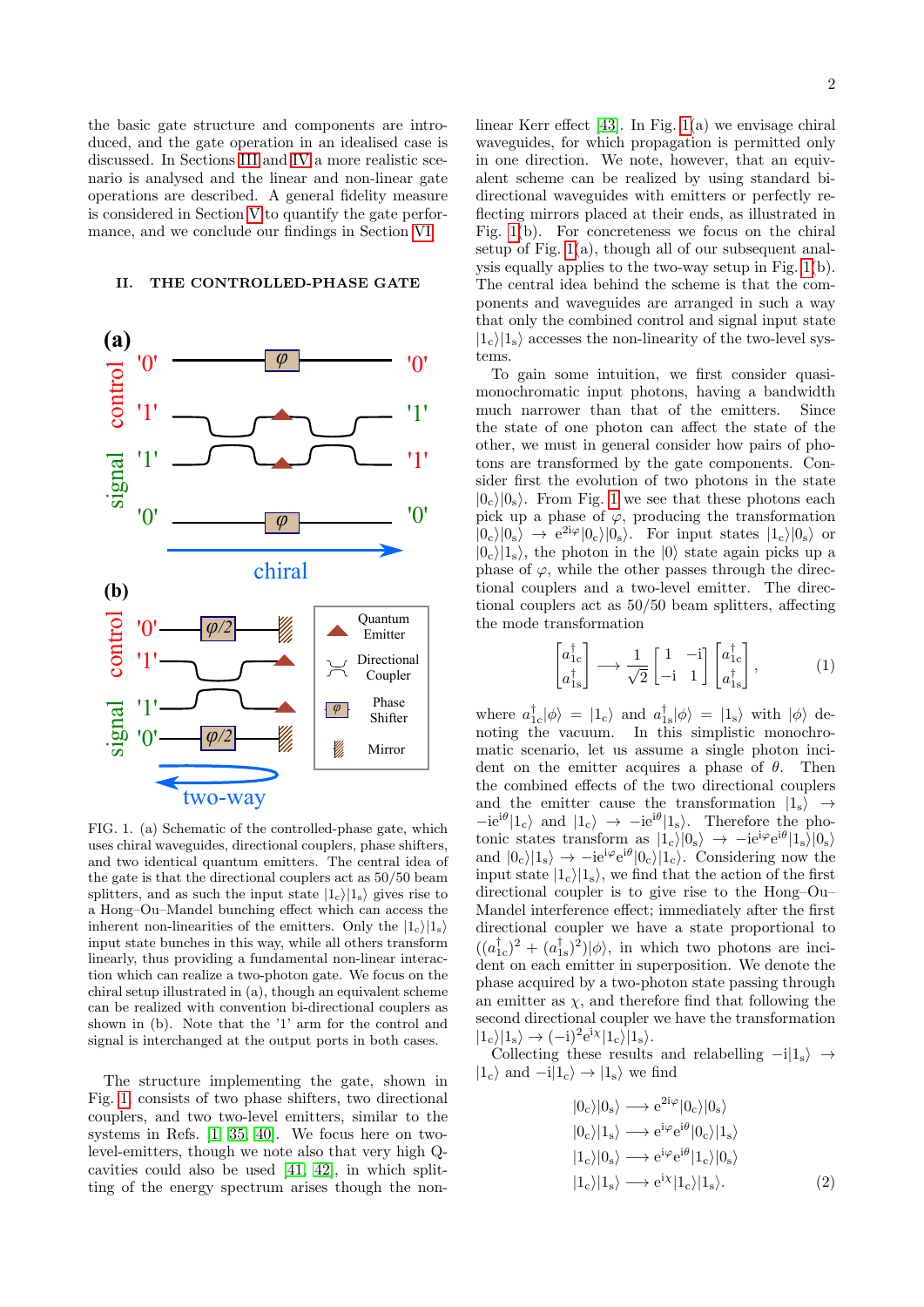If the emitters acted as linear optical elements, we would have  $\chi = 2\theta$ . Absorbing the phases  $\varphi$  and  $\theta$  into the definitions of  $|0\rangle$  and  $|1\rangle$  respectively, the transformation is locally equivalent to the identity and therefore does not mediate any two-photon interaction. However, if the emitter–photon interaction can be tailored such that  $\theta = \varphi$  and  $\chi = 2\varphi + \pi$ , the transformation in Eq. [\(2\)](#page-2-2) becomes proportional to the desired control phase gate unitary diag $(1, 1, 1, -1)$ . As such, if the conditions  $\theta = \varphi$  and  $\chi = 2\varphi + \pi$  can be met a controlled-phase gate is realized. Though we do not expect this to be possible with perfect accuracy [\[38\]](#page-7-19), in what follows we shall explore the differing requirements on the pulse shape relative to the emitter linewidth which these conditions impose.

In addition to the two-level-emitters, the other essential components of the gate are the directional couplers needed to produce the transformation in Eq. [\(1\)](#page-2-3) and induce the Hong–Ou–Mandel effect for the input state  $|1_c\rangle|1_s\rangle$ . These components may be realized in various waveguide technologies, such as silica-on-silicon ridge waveguides [\[44\]](#page-7-26), GaAs photonic ridge waveguide circuits [\[45\]](#page-7-27), photonic crystals waveguides [\[46\]](#page-7-28), or silicon on insulator platforms [\[47\]](#page-7-29), where in all cases the length of the coupling region must be engineered such the symmetrical beam splitter relation in Eq. [\(1\)](#page-2-3) is achieved. We also note, that due to the choice of directional coupler, the output port of the '1' control and signal states are swapped, as indicated in Fig. [1\(](#page-2-1)a). This amounts to nothing more than notation, and could easily be rectified by introducing a crossover between the two '1' outputs.

For proper functionality of the gate, the input states  $|0_c\rangle|0_s\rangle$ ,  $|1_c\rangle|0_s\rangle$ , and  $|0_c\rangle|1_s\rangle$ , which only experience linear scattering effects, and the input state  $|1_c\rangle|1_s\rangle$ , which undergoes a non-linear transformation, must all provide the desired output states in Eq. [\(2\)](#page-2-2) when  $\theta =$  $\varphi$  and  $\chi = 2\varphi + \pi$ . These scattering-induced changes are investigated below, treating the linear and nonlinear case separately.

#### <span id="page-3-0"></span>III. LINEAR GATE INTERACTIONS

Let us now consider the gate components in more detail and analyse the conditions under which the scheme can be realized for more realistic nonmonochromatic single photon inputs. We describe a single photon in the  $|0_c\rangle$  state as

<span id="page-3-2"></span>
$$
|0_c\rangle = \int_{-\infty}^{\infty} dk \, \xi(k) \, a_{0c}^{\dagger}(k) |\phi\rangle, \tag{3}
$$

where  $|\phi\rangle$  is again the vacuum,  $\xi(k)$  is the spectral profile of the photon satisfying  $\int_{-\infty}^{\infty} dk |\xi(k)|^2 = 1$ , while  $a_{0c}^{\dagger}(k)$  is the creation operator of photons in the control  $\ddot{0}$  waveguide with momentum k, satisfying  $[a_{0c}(k), a_{0c}^{\dagger}(k')] = \delta(k-k')$ . We note that these conditions ensure the input state  $|0_c\rangle$  contains exactly one photon, and we consider a rotating frame such that  $k$  is measured relative to the carrier momentum,

 $k_0 = \omega_0/c$ . The simple transformations in Eq. [\(2\)](#page-2-2) are not generally valid for photonic wavepackets comprised by many k-modes because the phases  $\varphi$  and  $\theta$  depend on k. In a large-scale system, the output from one gate must function as the input to another gate and they should therefore only differ by a timetranslation, which in momentum space corresponds to the transformation  $\xi(k) \to \xi(k)e^{i\varphi(k)}$  with

<span id="page-3-1"></span>
$$
\varphi(k) = \varphi_0 + kL,\tag{4}
$$

where  $L$  is an additional optical path length of the '0' waveguides, either induced by a change in the refractive index of the material or by a longer arm length.

When  $\varphi(k)$  is of the form in Eq. [\(4\)](#page-3-1), the input state  $|0_c\rangle|0_s\rangle$  is described by a product of two single-photon states of the form in Eq. [\(3\)](#page-3-2), and we write the corresponding output state as  $|0_c\rangle|0_s\rangle \rightarrow |\tilde{0}_c\rangle|\tilde{0}_s\rangle$  with

<span id="page-3-3"></span>
$$
|\tilde{0}_{c}\rangle = -\int_{-\infty}^{\infty} dk \,\xi(k)e^{ikL} a_{0c}^{\dagger}(k)|\phi\rangle, \tag{5}
$$

and a similar definition for  $|\tilde{0}_s\rangle$ . Single photons with states of this form will be considered our 'ideal' output states, since they are identical to the input state up to a linear frequency-dependent phase corresponding to a fixed temporal delay. The choice of  $\varphi_0 = \pi$  has been chosen in anticipation of the transformation of the  $|0_c\rangle|1_s\rangle$  state discussed below.

We now consider changes to the two input states with a single photon in one of the '1' arms,  $|0_c\rangle|1_s\rangle$  and  $|1_c\rangle|0_s\rangle$ . The photon in the '0' arm is treated analogously to Eq. [\(5\)](#page-3-3), while that in the '1' arm instead interacts with an emitter. Photons passing through the '1' arms must also give rise to states differing from input states only by a time-translation. To see the conditions under which this is the case, we consider a nonmonochromatic single photon as described by Eq. [\(3\)](#page-3-2) scattering on a two-level emitter in a chiral waveguide. The photon will acquire a complex coefficient  $t(k)$  for each momentum component k, resulting in a photon with spectral profile  $t(k)\xi(k)$ . The frequencydependent transmission coefficient is [\[48,](#page-7-30) [49\]](#page-7-31),

$$
t(k) = \frac{k - \Delta - i(\Gamma - \gamma)/v_{\rm g}}{k - \Delta + i(\Gamma + \gamma)/v_{\rm g}},\tag{6}
$$

where  $v_{\rm g}$  is the group velocity in the waveguide,  $\Delta$ the momentum detuning of the emitter from the pulse carrier frequency,  $\Gamma$  the emitter decay rate into waveguide modes, and  $\gamma$  the loss rate into modes outside the waveguide [\[49\]](#page-7-31). Recalling the effect of the directional couplers, we find that the states transform as  $|0_c\rangle|1_s\rangle \rightarrow -i|\tilde{0}_c\rangle|\bar{1}_c\rangle$  and  $|1_c\rangle|0_s\rangle \rightarrow -i|\bar{1}_s\rangle|\tilde{0}_s\rangle$ , where

$$
|\bar{1}_{c}\rangle = \int_{-\infty}^{\infty} dk \,\xi(k)t(k) \, a_{1c}^{\dagger}(k)|\phi\rangle, \tag{7}
$$

with a similar definition for  $|\bar{1}_s\rangle$ . In the loss-less case  $\gamma = 0$  and  $|t(k)| = 1$ , meaning that  $\langle \overline{1}_c | \overline{1}_c \rangle = 1$  and the output state contains exactly one photon. As previously discussed, we can simply relabel what we refer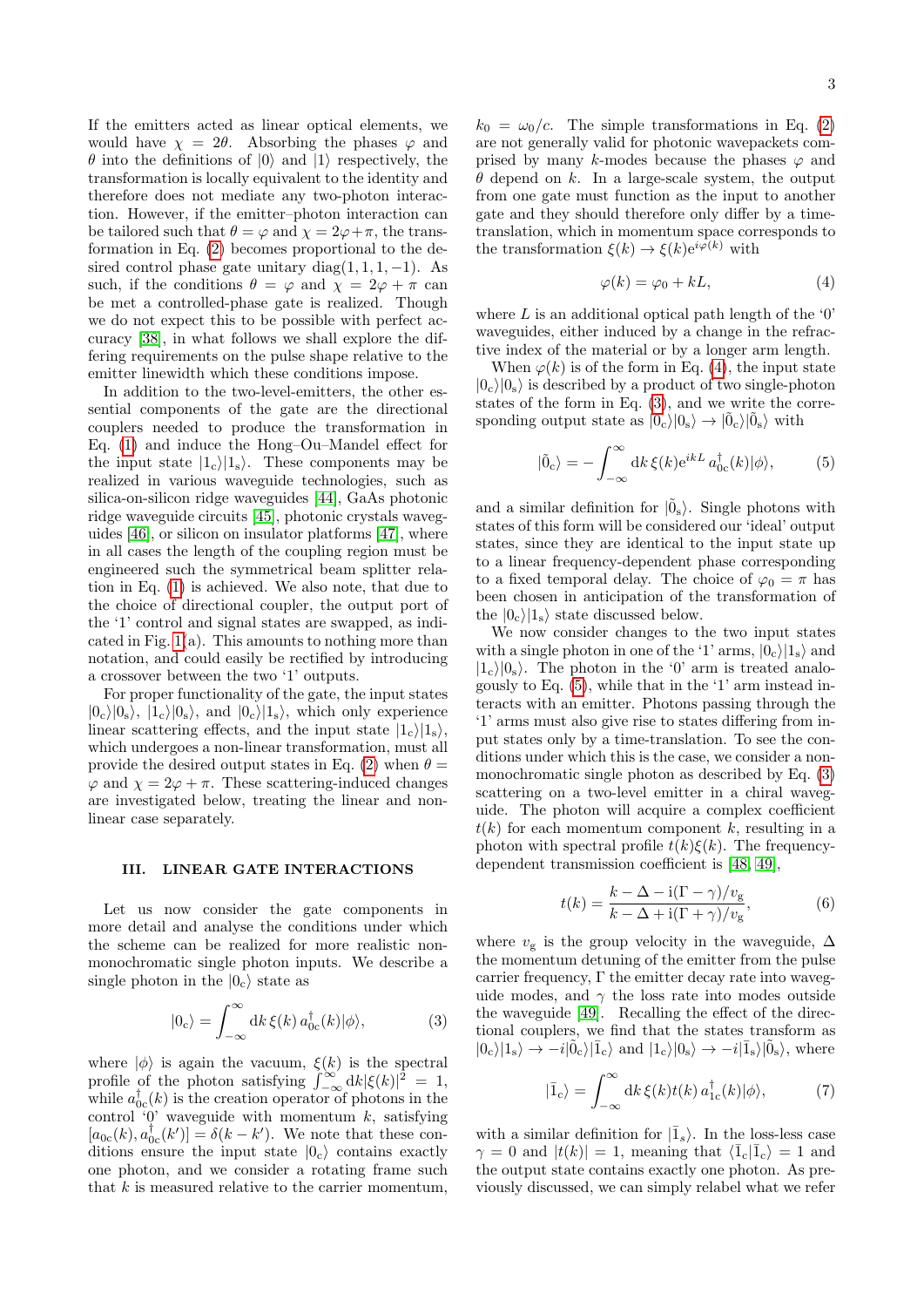

<span id="page-4-2"></span>FIG. 2. Phase  $\theta(k)$  acquired by a single-photon wavepacket component with moment  $k$  propagating in a chiral waveguide scattering on a lossless resonant emitter (black solid line), together with a linear approximation, see Eq. [\(8\)](#page-4-1) (green dashed line). By comparison, the spectrum of a resonant Gaussian wavepacket with spectral FWHM of  $\sigma = \Gamma/v_{\rm g}$  is shown (orange dotted line) with a scaled intensity to match the plotting window.

to as the control and signal photons in the outputs, and absorb factors of −i in these definitions. We then have  $|0_c\rangle|1_s\rangle \rightarrow |0_c\rangle|\overline{1}_s\rangle$  and  $|1_c\rangle|0_s\rangle \rightarrow |\overline{1}_c\rangle|0_s\rangle$ .

What is required, however, is that each photon has a spectral profile identical to an 'ideal' state,  $|\tilde{1}_{c}\rangle$  or  $|\tilde{1}_{\rm s}\rangle$ , defined as in Eq. [\(5\)](#page-3-3) with  $a_{0\rm c}^{\dagger}$  replaced with  $a_{1\rm c}^{\dagger}$  or  $a_{1s}^{\dagger}$ . Considering again the loss-less case where  $\gamma = 0$ we can write  $t(k) = \exp[i\theta(k)]$ . The phase  $\theta(k)$  is shown as a function of  $k$  in Fig. [2.](#page-4-2) If the incoming single-photon has a carrier frequency corresponding to the emitter transition frequency,  $\Delta = 0$ , the phase can be Taylor expanded around  $k/\tilde{\Gamma} = 0$ , producing

<span id="page-4-1"></span>
$$
\theta(k) = \pi + 2\frac{k}{\tilde{\Gamma}} + \mathcal{O}\left(\frac{k}{\tilde{\Gamma}}\right)^3, \tag{8}
$$

where  $\tilde{\Gamma} = \Gamma / v_{\rm g}$ . Keeping the condition  $\varphi = \theta$  in mind and comparing Eqs. [\(4\)](#page-3-1) and [\(8\)](#page-4-1), we see that a good gate performance requires  $|k| \ll \tilde{\Gamma}$ , which corresponds to pulses with a spectrum that is much narrower than the emitter linewidth. For spectrally broader photons for which  $\xi(k)$  extends beyond  $k \sim \tilde{\Gamma}$ , terms of higher order in k will have an influence and introduce



<span id="page-4-4"></span>FIG. 3. Overlap between the ideal and scattered state for logical inputs  $|1_c\rangle|0_s\rangle$  or  $|0_c\rangle|1_s\rangle$  as a function of the additional optical length of the  $0'$  arms,  $L$ , and the input spectral width  $\sigma$  defined in Eq. [\(9\)](#page-4-3).

chirping effects [\[19,](#page-7-17) [20\]](#page-7-4).

To illustrate this in more detail for a specific case, let us consider a Gaussian single-photon wavepacket, defined by the spectral profile

<span id="page-4-3"></span>
$$
\xi(k) = (\pi \sigma^2)^{-1/4} \exp[-k^2/(2\sigma^2)],\tag{9}
$$

where the spectral bandwidth (FWHM of the intensity spectrum) is  $\sigma = 2\sqrt{\ln(2)}\sigma'$ . Fig. [3](#page-4-4) plots the magnitude of the overlap between the desired (ideal) state and actual state for a Gaussian spectrum as described above. As expected, the overlap increases when the spectral width,  $\sigma$ , is decreased. The optimum additional path length, L, approaches  $L = 2v_{\rm g}/\Gamma$  as  $\sigma$ is decreased, which is expected from the linear term in Eq.  $(8)$ . For larger spectral widths, the optimum L decreases because a straight line with a slope smaller than  $2v_{\rm g}/\Gamma$  approximates the phase  $\theta(k)$  better in this case, as seen in Fig. [2.](#page-4-2)

#### <span id="page-4-0"></span>IV. NON-LINEAR GATE INTERACTIONS

The non-linear interaction occurs for the input state  $|1_c\rangle|1_s\rangle$ , where two photons may be present at the scatterers simultaneously, introducing non-linear interactions through a two-photon bound state [\[37\]](#page-7-18). The non-linear scattering is treated by the scattering matrix formalism following Ref. [\[37\]](#page-7-18), and we include the directional coupler when calculating the scattered state of the entire gate. The gate input consists of two uncorrelated identical photons which we describe by

$$
|\psi_{\rm in}\rangle = \int_{-\infty}^{\infty} \int_{-\infty}^{\infty} dk \, dk' \xi(k) \xi(k') a_{\rm c1}^{\dagger}(k) a_{\rm s1}^{\dagger}(k') |\phi\rangle, \tag{10}
$$

where as before  $\int_{-\infty}^{\infty} dk |\xi(k)|^2 = 1$  to ensure  $|\psi_{\rm in}\rangle$  contains two photons. Following the action of the first directional coupler, scattering on the two-level emitters, and passing through the second directional coupler, we find  $|\psi_{\text{in}}\rangle \rightarrow |\psi_{\text{scat}}\rangle$  with the total scattered state given by

$$
|\psi_{\text{scat}}\rangle = \int_{-\infty}^{\infty} \int_{-\infty}^{\infty} dk \, dk' \, \beta_{\text{scat}}(k, k') a_{\text{c1}}^{\dagger}(k) a_{\text{s1}}^{\dagger}(k') |\phi\rangle,\tag{11}
$$

where we have removed a factor of  $(-i)^2$  to be consistent with our definitions of the output states, and

<span id="page-4-5"></span>
$$
\beta_{\text{scat}}(k, k') = \beta_{\text{scat}}^{\text{linear}}(k, k') + \frac{1}{2}b(k, k'), \qquad (12)
$$

with the linear contribution given by  $\beta_{\text{scat}}^{\text{linear}}(k, k') =$  $t(k)t(k')\xi(k')$  and a non-linear scattering contribution by

$$
b(k, k') = \int_{-\infty}^{\infty} dp \, \xi(p) \xi(k + k' - p) B_{kk'p(k + k' - p)}.
$$
 (13)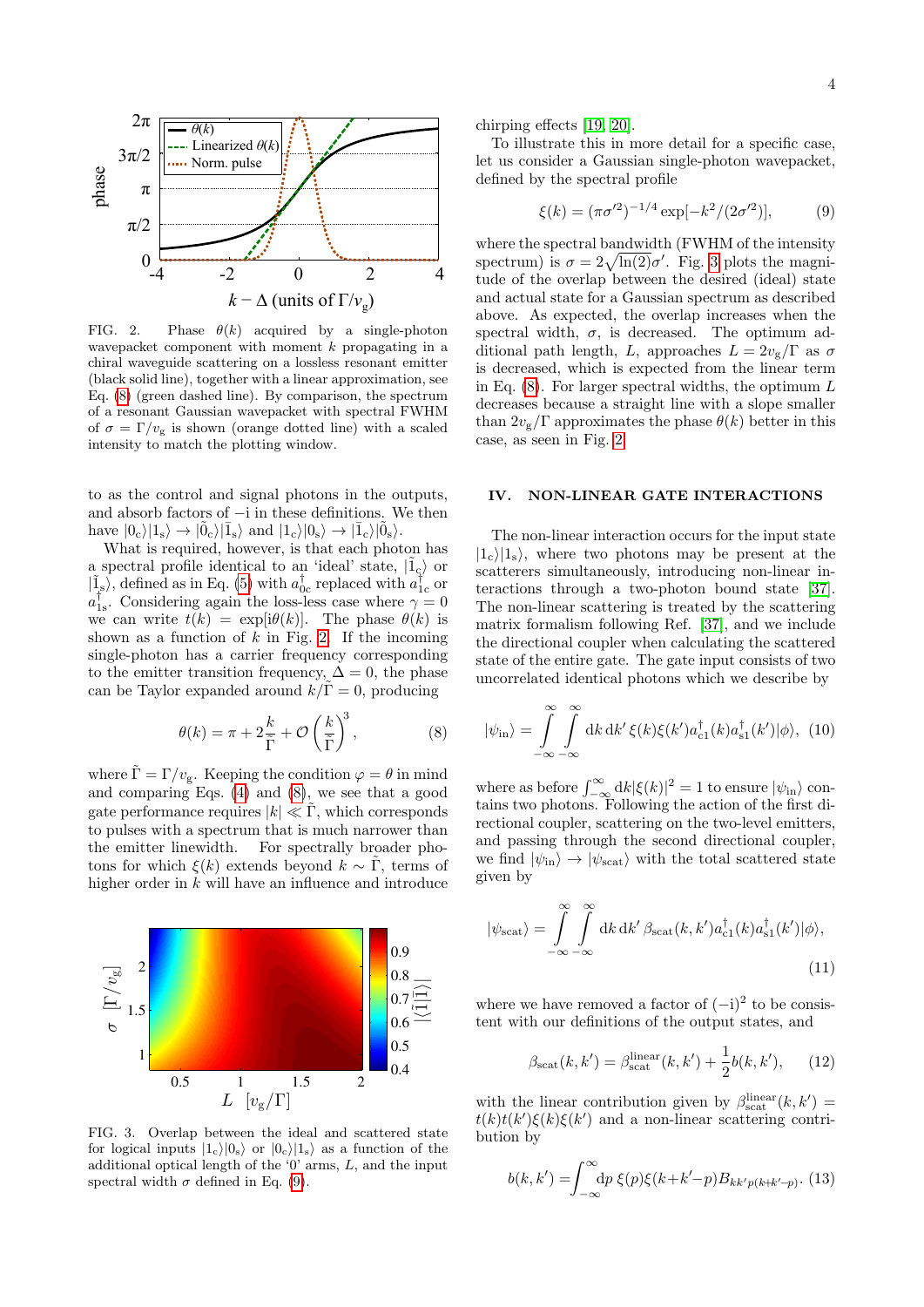The scatterer-dependent coefficient  $B_{kk'pp'}$  is evaluated in Ref. [\[49\]](#page-7-31) for a two-level system,

$$
B_{kk'pp'} = i\frac{\sqrt{2\Gamma/v_{\rm g}}}{\pi} s(k)s(k')[s(p) + s(p')], \quad (14)
$$

where

$$
s(k) = \frac{\sqrt{2\Gamma/v_{\rm g}}}{k - \Delta + i(\Gamma + \gamma)/(v_{\rm g})}.\tag{15}
$$

The ideal output state in the non-linear case is

<span id="page-5-1"></span>
$$
|\tilde{1}_{c}\rangle|\tilde{1}_{s}\rangle = -\int_{-\infty}^{\infty} \int_{-\infty}^{\infty} dk \, dk' e^{i(k+k')L} a_{c1}^{\dagger}(k) a_{s1}^{\dagger}(k') |\phi\rangle,
$$
\n(16)

where the minus sign accounts for the required phase flip that defines the controlled-phase gate.

To gain some insight into how well the actual state,  $|\psi_{scat}\rangle$ , approximates the ideal state in Eq. [\(16\)](#page-5-1), we plot the magnitude of their overlap as a function of L and  $\sigma$  in Fig. [4,](#page-5-2) again for Gaussian input pulses. In contrast to the one-photon scattering case in Fig. [3,](#page-4-4) we now see that the largest overlap is observed for pulse widths  $\sigma \approx 2.2\Gamma/v_{\rm g}$ . This is because it is for these widths that the non-linearities are strongest and the required  $\pi$ -phase shift can be generated, consistent with the results in Ref. [\[20\]](#page-7-4)[\[51\]](#page-7-32). Furthermore, the optimal value of L in this non-linear scattering case is significantly lower than in the linear case. A comparison of Figs. [3](#page-4-4) and [4](#page-5-2) demonstrates that limitations in the gate performance are expected to occur because of these different requirements on  $\sigma$  and L to optimally approximate the ideal output states in the linear and non-linear cases, which we now explore in more detail.

### <span id="page-5-0"></span>V. FIDELITY OF THE GATE OPERATION

In order to find the optimal spectral width  $\sigma$  and path length difference L, we now consider the operation of the gate as a whole. When incorporated into a larger optical circuit, the logical input state of the gate will necessarily be unknown, and the gate must



<span id="page-5-2"></span>FIG. 4. Overlap between the ideal and scattered state for the  $|1_c\rangle|1_s\rangle$  input as a function of the additional optical length of the '0' arms, L, and the input pulse width,  $\sigma$ .



<span id="page-5-4"></span>FIG. 5. Gate fidelity as a function of the additional optical length of the '0' arms, L, and the input pulse width,  $\sigma$ .

therefore be able to operate for any linear combination of the four possible logical input states. As such, the gate performance must be quantified by a fidelity based on a worst case scenario, in which the output state of the gate is compared to the ideal target output state, minimised over all possible input states. A gate fidelity meeting these requirements is defined as [\[50\]](#page-7-33)

<span id="page-5-5"></span>
$$
F(\hat{U}, \hat{\mathcal{E}}) \equiv \min_{|\psi\rangle} F_s(\hat{U}|\Psi\rangle\langle\Psi|\hat{U}^\dagger, \hat{\mathcal{E}}(|\Psi\rangle\langle\Psi|)), \quad (17)
$$

where  $\hat{U}$  and  $\hat{\mathcal{E}}$  describe the transformations of the ideal and actual gate, respectively, and  $F<sub>s</sub>$  is the state fidelity defined by [\[50\]](#page-7-33)

<span id="page-5-3"></span>
$$
F_s(\hat{\rho}, \hat{\sigma}) \equiv \text{Tr}\left\{ \sqrt{\hat{\rho}^{\frac{1}{2}} \hat{\sigma} \hat{\rho}^{\frac{1}{2}}} \right\},\tag{18}
$$

for two density operators,  $\hat{\rho}$  and  $\hat{\sigma}$ . The arbitrary input state,  $|\Psi\rangle$ , is given by

$$
|\Psi\rangle = (\alpha|0_{\rm s}\rangle + \beta|1_{\rm s}\rangle) \otimes (\zeta|0_{\rm c}\rangle + \vartheta|1_{\rm c}\rangle)
$$
  
=  $\alpha\zeta|00\rangle + \alpha\vartheta|01\rangle + \beta\zeta|10\rangle + \beta\vartheta|11\rangle,$  (19)

where  $|0_s\rangle|0_c\rangle \equiv |00\rangle$  etc. Using the definitions from previous sections, the ideal gate transformation is

$$
\hat{U}|\Psi\rangle = \alpha\zeta|\tilde{0}\tilde{0}\rangle + \alpha\vartheta|\tilde{0}\tilde{1}\rangle + \beta\zeta|\tilde{1}\tilde{0}\rangle - \beta\vartheta|\tilde{1}\tilde{1}\rangle. \quad (20)
$$

If we neglect loss, the output states are pure and the actual (possibly imperfect) transformation is described by  $\hat{\mathcal{E}}(|\Psi\rangle\langle\Psi|) = \hat{T}|\Psi\rangle\langle\Psi|\hat{T}^{\dagger}$ , with

$$
\hat{T}|\Psi\rangle = \alpha\zeta|\tilde{0}\tilde{0}\rangle + \alpha\vartheta|\tilde{0}\bar{1}\rangle + \beta\zeta|\tilde{1}\tilde{0}\rangle + \beta\vartheta|\psi_{\text{scat}}\rangle, (21)
$$

where  $|\psi_{scat}\rangle$  is given by Eq. [\(11\)](#page-4-5). For pure states, Eq. [\(18\)](#page-5-3) simplifies to  $F_s(|a\rangle\langle a|, |b\rangle\langle b|) = |\langle a|b\rangle|,$ and the state fidelity is therefore

<span id="page-5-6"></span>
$$
F_s(\hat{U}|\Psi\rangle\langle\Psi|\hat{U}^\dagger,\hat{T}|\Psi\rangle\langle\Psi|\hat{T}^\dagger) = |\langle\Psi|\hat{U}^\dagger\hat{T}|\Psi\rangle| =
$$

$$
|\alpha\zeta|^2 + \langle\tilde{1}|\tilde{1}\rangle \left(|\alpha\vartheta|^2 + |\beta\zeta|^2\right) - |\beta\vartheta|^2 \langle\tilde{1}\tilde{1}|\psi_{\text{scat}}\rangle\Big|.
$$
 (22)

To find the fidelity of the gate for a given pulse width and path length difference, this state fidelity must be minimised over all possible logical input states  $|\Psi\rangle$ parameterised by the coefficients  $\alpha, \beta, \zeta, \vartheta$ . Since the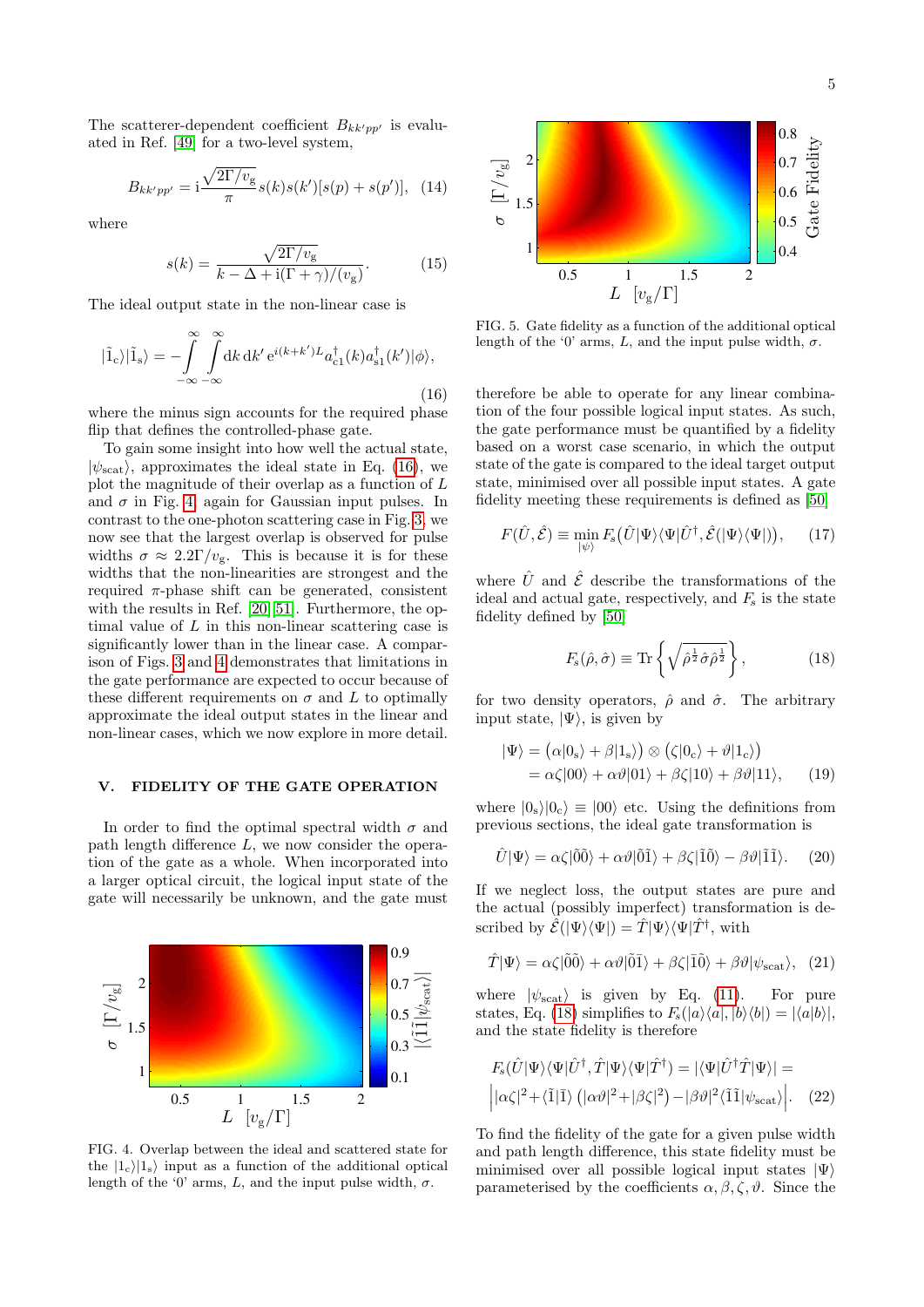

<span id="page-6-7"></span>FIG. 6. State fidelity as a function of input states expressed by  $|\alpha|$  and  $|\zeta|$  for  $L = 0.80v_{\rm g}/\Gamma$  and  $\sigma = 1.72\Gamma/v_{\rm g}$ corresponding to the maximum gate fidelity in Fig. [5.](#page-5-4)

state fidelity only depends on the magnitude of the coefficients and the signal and control input states both must be normalized, the minimization in Eq. [\(17\)](#page-5-5) can be carried out by varying only, e.g.  $|\alpha|$  and  $|\zeta|$ . By performing this minimization for different values of  $\sigma$ and L, the trade-offs due to the effects of linear and non-linear scattering can be quantified. The result is shown in Fig. [5,](#page-5-4) where the gate fidelity is plotted as a function of L and  $\sigma$ , again for Gaussian pulses. The optimum set of parameters is seen to be close to that in Fig. [4](#page-5-2) but shifted towards smaller pulse widths and larger L, where the optimum was observed in Fig. [3.](#page-4-4) This trend is expected, since Eq. [\(22\)](#page-5-6) effectively performs a weighted average of the overlaps in Figs. [3](#page-4-4) and [4.](#page-5-2) In order to confirm that the gate fidelity indeed corresponds to a worse case scenario, Fig. [6](#page-6-7) shows the dependence of the state fidelity on the input states for the optimum parameter set in Fig. [5.](#page-5-4) It shows that the state fidelity approaches unity for the state  $|0_c\rangle|0_s\rangle$ , and is above 84% for the entire state space, as expected.

Finally, we note that our formalism easily allows for spectra other than Gaussians to be considered. Most notably, we find that Lorentzian spectral profiles result in a worse gate fidelity of  $F \approx 62\%$ . Although a Lorentzian shaped single-photon is expected to most efficiently populate a two-level-emitter, two such coincident pulses give rise to a smaller induced nonlinearity [\[19\]](#page-7-17), which is an essential requirement for the gate to operate. We find that sech<sup>2</sup> pulses achieve a fidelity marginally better than Gaussian pulses, raising the gate fidelity by only 0.5%. Ultimately active modification of spectra may be necessary if gates based on two-level-emitter non-linearities are to attain fidelities approaching unity [\[35\]](#page-7-16).

## <span id="page-6-6"></span>VI. CONCLUSION

We have investigated in detail the feasibility of using two-level-emitter non-linearities to construct a passive two-photon controlled phase gate, elucidating the non-linearity-induced changes in the spectrum. We find that these effects ultimately limit the fidelity of a controlled phase gate based on two-level-emitter non-linearities, giving  $F \approx 84\%$  for Gaussian input pulses, decreasing to  $F \approx 62\%$  for Lorentzian spectra. We emphasise, however, that the scheme we consider requires no dynamical capture of photons [\[34\]](#page-7-21), uses only two identical two-level-emitters, and does not make use of pulse reshaping techniques. Although schemes making use of multiple non-linearities per gate [\[36\]](#page-7-15), or gradient echo memory [\[35\]](#page-7-16) to reverse pulse shapes, predict theoretical fidelities approaching unity, these processes increase the complexity of the gate, and are likely to introduce additional losses. Ultimately it seems likely that efficiency–fidelity tradeoffs will be present in any gate scheme, and these trade-offs must be carefully considered in a larger photonic network with a given application.

## ACKNOWLEDGMENTS

AN and JM acknowledge support from NATEC and SIQUTE. DPSM acknowledges support from a Marie Skłodowska-Curie Individual Fellowship (ESPCSS). MH acknowledges support from DFF:1325-00144. DE acknowledges support from AFOSR MURI for Optimal Measurements for Scalable Quantum Technologies (FA9550-14-1-0052) and the Air Force Research Laboratory RITA program (FA8750-14-2-0120).

- <span id="page-6-0"></span>[1] E. Knill, R. Laflamme, and G. J. Milburn, Nature 409, 46 (2001).
- [2] P. Kok, W. J. Munro, K. Nemoto, T. C. Ralph, J. P. Dowling, and G. J. Milburn, Rev. Mod. Phys. 79, 135 (2007).
- [3] P. Kok and B. W. Lovett, *Introduction to Optical* Quantum Information Processing (Cambridge University Press, 2010).
- <span id="page-6-4"></span>[4] T. C. Ralph, N. K. Langford, T. B. Bell, and A. G. White, Phys. Rev. A 65, 062324 (2002).
- <span id="page-6-5"></span>[5] M. A. Pooley, D. J. P. Ellis, R. B. Patel, A. J. Bennett, K. H. A. Chan, I. Farrer, D. A. Ritchie, and A. J. Shields, Applied Physics Letters 100, 211103 (2012).
- [6] M. Gimeno-Segovia, P. Shadbolt, D. E. Browne, and T. Rudolph, Phys. Rev. Lett. 115, 020502 (2015).
- <span id="page-6-1"></span>[7] J. L. O'Brien, G. J. Pryde, A. G. White, T. C. Ralph, and D. Branning, Nature 426, 264 (2003).
- [8] A. Kuhn, M. Hennrich, and G. Rempe, Phys. Rev. Lett. 89, 067901 (2002).
- [9] M. Hijlkema, B. Weber, H. P. Specht, S. C. Webster, A. Kuhn, and G. Rempe, Nature 3, 253 (2007).
- <span id="page-6-2"></span>[10] I. Aharonovich, D. Englund, and M. Toth, Nat. Photonics 10, 631 (2016).
- <span id="page-6-3"></span>[11] N. Somaschi et al., Nature Photonics 10, 340 (2016).
- [12] X. Ding, Y. He, Z. C. Duan, N. Gregersen, M. C. Chen, S. Unsleber, S. Maier, C. Schneider, M. Kamp,